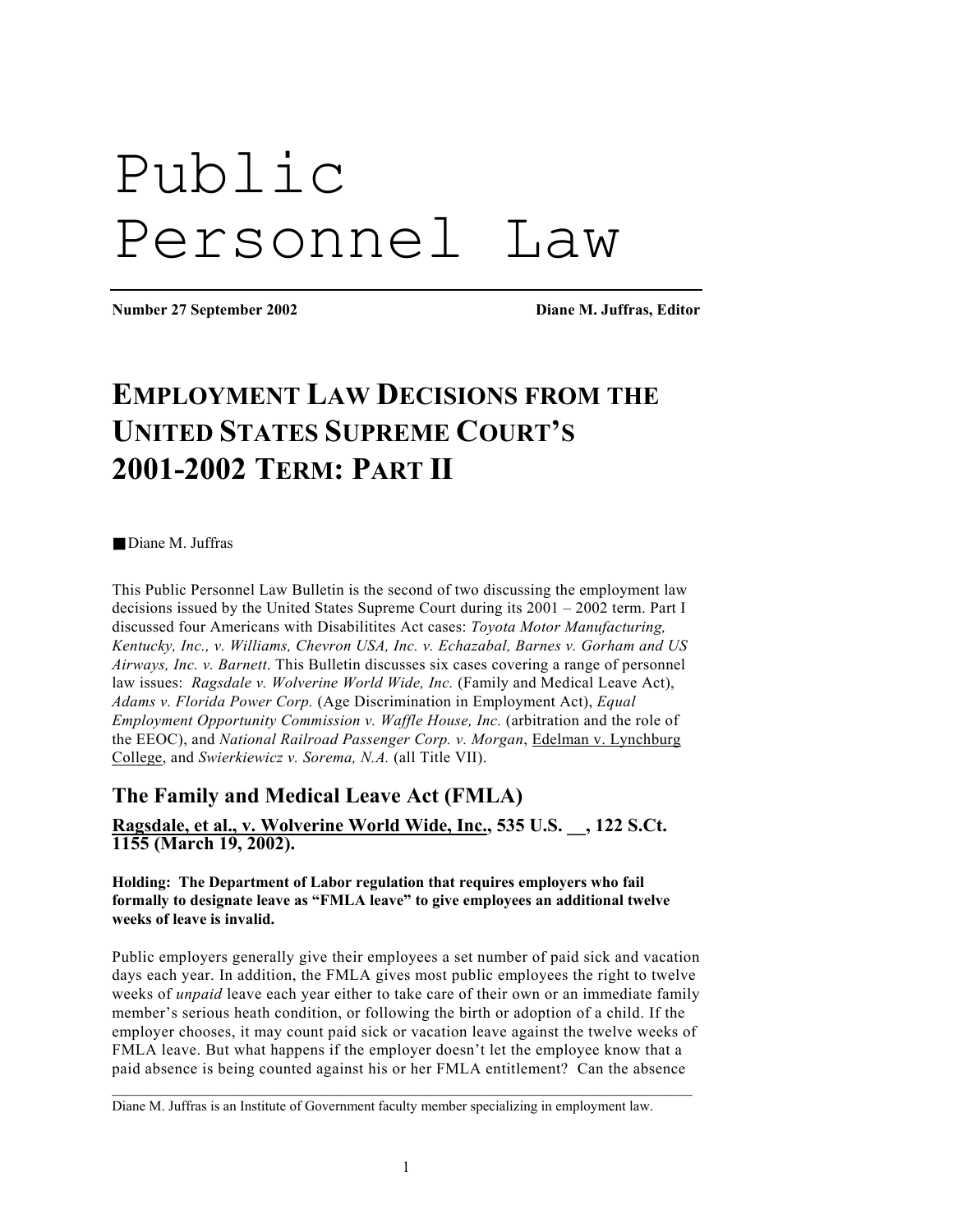still count against the employee's FMLA leave bank? Or does the employee keep the time in the FMLA bank? The United State Supreme Court has now ruled that the absence counts against the employee's FMLA entitlement.

When Congress passed the FMLA, it included a requirement that employers post a summary of employee rights and employer responsibilities under the Act.<sup>1</sup> This is the sole notice provision in the statute itself. Subsequently, regulations issued by the United States Department of Labor (DOL) placed additional notice requirements on employers. For example, an employer must tell employees requesting medical or personal leave that the employer is, in fact, counting the requested leave against the employee's twelveweek FMLA entitlement. [2](#page-1-1) The employer must give employees *written* notice of the designation within a reasonable time of their request, preferably within two business days.<sup>3</sup> In addition, the regulation found at 29 C.F.R. § 825.700(a) provided that "if an employee takes paid or unpaid leave and the employer does not designate the leave as FMLA leave, the leave taken does not count against an employee's FMLA entitlement." In other words, under this official-designation regulation, an employee's FMLA leave would not begin until the employer had given the employee individual notice that it had designated the leave as FMLA leave. If an employer failed to give the employee the required individualized notice, it could not count a leave that otherwise qualified as FMLA leave, and the employee would still have a full twelve weeks of FMLA leave available for that year.

In its 5-4 decision in *Ragsdale*, the United States Supreme Court held that  $\S 825.700(a)$  the official-designation regulation — is invalid because it is contrary to the FMLA and beyond the authority of the Secretary of Labor.[4](#page-1-3)

#### *The Facts of Ragsdale*

Defendant Wolverine World Wide's sick-leave policy allowed employees to take up to seven months of unpaid leave, and Tracy Ragsdale took advantage of the policy when she was diagnosed with cancer. Ragsdale applied and received permission to take the full seven-months of leave. At no time did Wolverine notify Ragsdale that it was designating twelve weeks of this leave as

 $\overline{a}$ 

FMLA leave. When Ragsdale was not well enough to return to work at the conclusion of her sevenmonth sick leave, she asked for another twelve weeks of leave as "FMLA leave." Wolverine denied her request and terminated her when she did not return to work. At the conclusion of what would have been Ragsdale's additional twelveweek "FMLA-leave" period (had Wolverine granted her request), Ragsdale was well enough to work. She filed suit against Wolverine for violating the FMLA, seeking backpay and reinstatement to her previous position. Wolverine argued that by giving Ragsdale more than the required twelve weeks of leave, it had complied with the statute.

#### *The Supreme Court's Decision*

The Court concluded that the official-designation regulation effectively functioned as an absolute penalty. If an employer failed to give an employee the required notice, the employer had to grant that employee an additional twelve weeks of leave - even where the employee had full knowledge of his or her FMLA rights and had expected the leave to count against the twelve-weeks.<sup>5</sup> The statutory language of the FMLA puts the burden on an employee to show that as a result of the employer's violation of the statute, the employee has been unable to exercise FMLA rights, and has suffered harm as a result.<sup>6</sup> The Court found that the official-designation regulation was inconsistent with the statute because it relieved employees of their burden by presuming that in *all* cases, the failure to give the required notice would interfere with an employee's ability to take FMLA leave. As the Court noted, Ragsdale had not been restrained in any way in the exercise of her FMLA rights, but had received the twelve weeks of leave to which she was entitled.<sup>[7](#page-1-6)</sup>

The Court also concluded that the penalty imposed for failure to give notice by the official designation regulation was disproportionate to the penalty imposed by Congress for violations of the FMLA.[8](#page-1-7) Congress, the Court noted, had included only one notice provision in the statute itself: the requirement that employers post a summary of rights and responsibilities under the Act.[9](#page-1-8) 

<span id="page-1-8"></span><span id="page-1-7"></span><span id="page-1-6"></span><span id="page-1-5"></span><span id="page-1-4"></span>*Ragsdale*, 122 S.Ct. at 1161. *Ragsdale*, 122 S.Ct. at 1162**.** *See also* 29 U.S.C. §§ 2615, 2617 (2002)**.**  *Ragsdale*, 122 S.Ct. at 1162. *Ragsdale*, 122 S.Ct. at 1164. *See* 29 U.S.C. § 2619(a) (2002).

1

<span id="page-1-0"></span><sup>1</sup> *See* 29 U.S.C. § 2619 (2002).

<span id="page-1-1"></span><sup>2</sup> *See* 29 C.F.R. §§ 825.208(a) and 825.301(c).

<span id="page-1-2"></span> $3$  29 C.F.R. § 825.301(c).

<span id="page-1-3"></span><sup>4</sup> *Ragsdale*, 122 S.Ct. at 1159.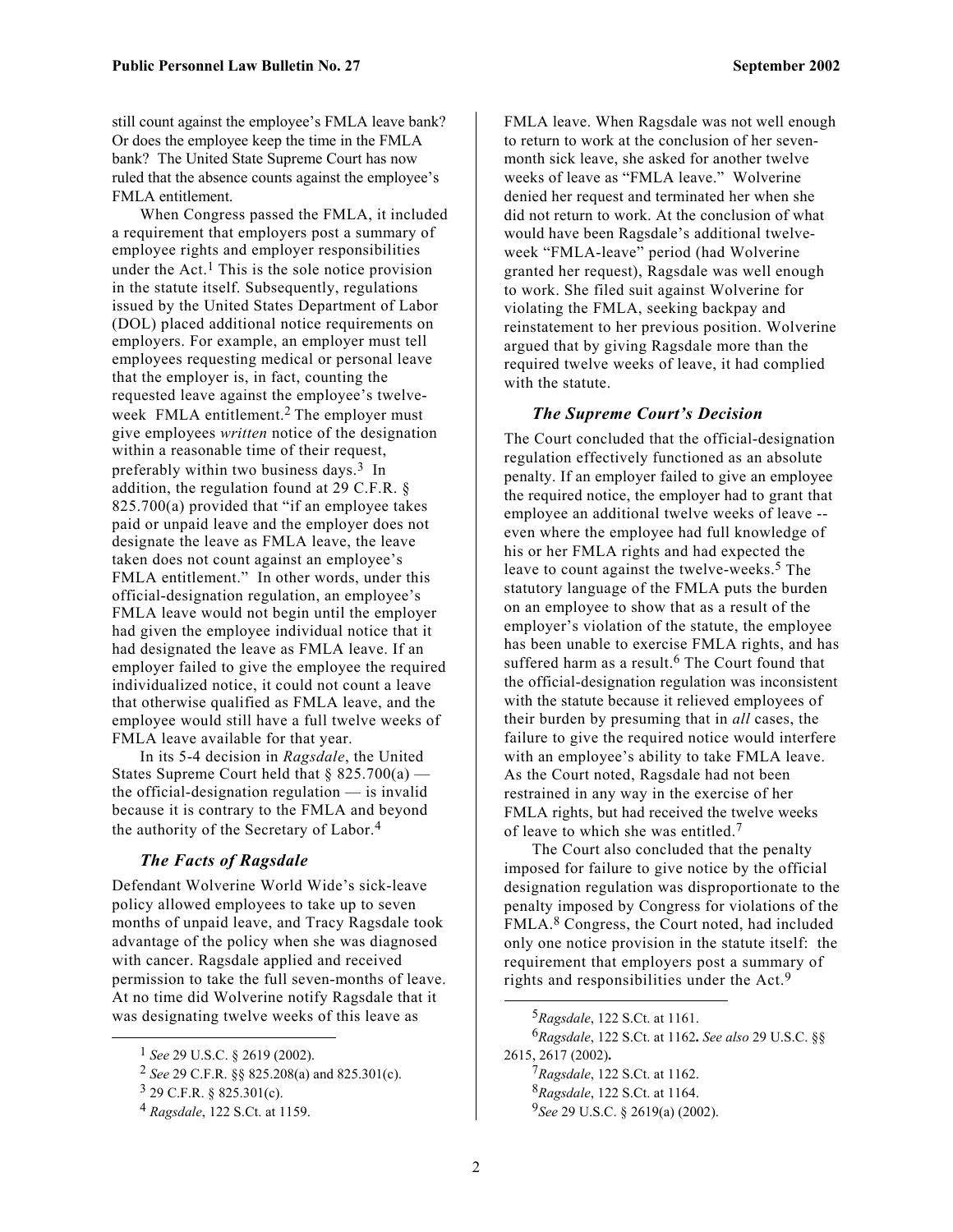*Willful* violations of this statutory posting requirement are punishable only by a civil fine of no more than one hundred dollars for each offense.[10](#page-2-0) In contrast, the official-designation regulation imposed a much heavier sanction for both willful and unintentional violations of DOL's additional notice requirement.<sup>11</sup>

The Court expressly declined to decide the validity of two other notice regulations — 29 CFR § 825.208(a), which requires an employer to tell an employee that an absence will be considered FMLA leave, and 29 CFR  $\S$  825.301(c), which requires employers to give the employee *written* notice of the designation of an absence as FMLA leave within a reasonable time.[12](#page-2-2) The Court also expressly declined to decide whether a penalty less severe than that requiring the employer to given an additional twelve weeks of leave -- a fine, for example -- might be a valid, alternate means of enforcing these notice requirements.<sup>[13](#page-2-3)</sup>

#### *What Must an Employer Now Do to Comply with the FMLA?*

What are an employer's obligations now that the Supreme Court has declared the official-designation regulation invalid? Now, an employee's FMLA leave begins to run at the time that the employer begins to provide leave consistent with the statute's requirements. Employers must still, however, comply with the notice provision of the Act itself and post in a conspicuous place a summary of employee rights and employer responsibilitites under the FMLA.[14](#page-2-4) Pursuant to 29 C.F.R. §§ 825.208(a) and 825.301(c), which the Court did not invalidate, employers still have a duty formally to designate qualified absences as FMLA leave and to give employees written notification that a leave is being counted against their FMLA entitlement within two business days, wherever possible. For now, the only civil penalty that can be assessed by DOL for failure to comply with these rules is the maximum fine of \$100 for each willful violation of the posting requirement set forth in the statute itself.<sup>15</sup>

It will be the rare employee who has suffered damages as a result of an employer's failure to designate qualifying absences as FMLA leave or

to give written notice of that designation, but those who can show such an injury may bring suit in federal or state court to recover double damages.[16](#page-2-6) 

### **The Age Discrimination in Employment Act of 1967 (ADEA)**

**Adams, et al. v. Florida Power Corp., 535 U.S. \_\_, 122 S.Ct. 1290 (April 1, 2002).** 

#### **Holding: None. Dismissed on the grounds that review was improvidently granted.**

Can a court hold an employer liable for unintentional age discrimination under the ADEA as it can for race and gender discrimination under Title VII? The question is still open.

The plaintiffs in *Adams* were a group of older employees who had been terminated by Florida Power in a series of reductions-in-force that took place during the mid-1990s. They alleged that over 70 percent of those laid off during this period were over 40 years old. The issue before the Supreme Court was whether age discrimination claims brought under the ADEA may be based on a theory of disparate impact (sometimes known as unintentional discrimination or adverse impact), which the Supreme Court held applicable to Title VII claims of race discrimination in 1971 in *Griggs v. Duke Power Co*. [17](#page-2-7) 

Two weeks after oral argument, the Court dismissed the appeal as improvidently granted in a one-sentence decision. It gave no fuller explanation of the its decision. The federal courts of appeal are split as to whether plaintiffs alleging age discrimination under the ADEA may use the disparate impact method of proving discrimination. The First, Seventh, Tenth and Eleventh Circuits (*Adams* was on appeal from the Eleventh Circuit) have all held that disparate impact claims are not authorized by the ADEA.<sup>18</sup>

<span id="page-2-7"></span><span id="page-2-6"></span>16 *See* 29 U.S.C. § 2617(a) (2002).

<span id="page-2-8"></span>18*See, e.g*., Mullin v. Raytheon Co., 164 F.3d 696, 703-704 (1<sup>st</sup> Cir. 1999); Abbon v. Federal Forge, Inc., 912 F.2d 867, 872 ( $6<sup>th</sup>$  Cir. 1990) EEOC v. Francis W. Parker School, 41 F.3d 1073, 1076-78 (7<sup>th</sup> Cir. 1994); Ellis v. United Airlines, Inc., 73 F.3d 999, 1007 (10<sup>th</sup> Cir. 1996). *See also* DiBiase v. SmithKline Beecham Corp., 48 F.3d 719, 734 (3d Cir. 1995) (doubting viability of theory).

<span id="page-2-0"></span> <sup>10</sup>*See* 29 U.S.C. § 2619(b) (2002).

<span id="page-2-1"></span><sup>11</sup>*Ragsdale*, 122 S.Ct. at 1164.

<span id="page-2-2"></span><sup>12</sup>*See Ragsdale*, 122 S.Ct. at 1165.

<span id="page-2-3"></span><sup>13</sup>*See Ragsdale*, 122 S.Ct. at 1165.

<span id="page-2-4"></span><sup>14 29</sup> U.S.C. § 2619 (2002).

<span id="page-2-5"></span><sup>15</sup> *See* 29 U.S.C. § 2619(b) (2002).

<sup>17401</sup> U.S. 424 (1971). The ADEA is codified at 29 U.S.C. § 621 *et seq***.**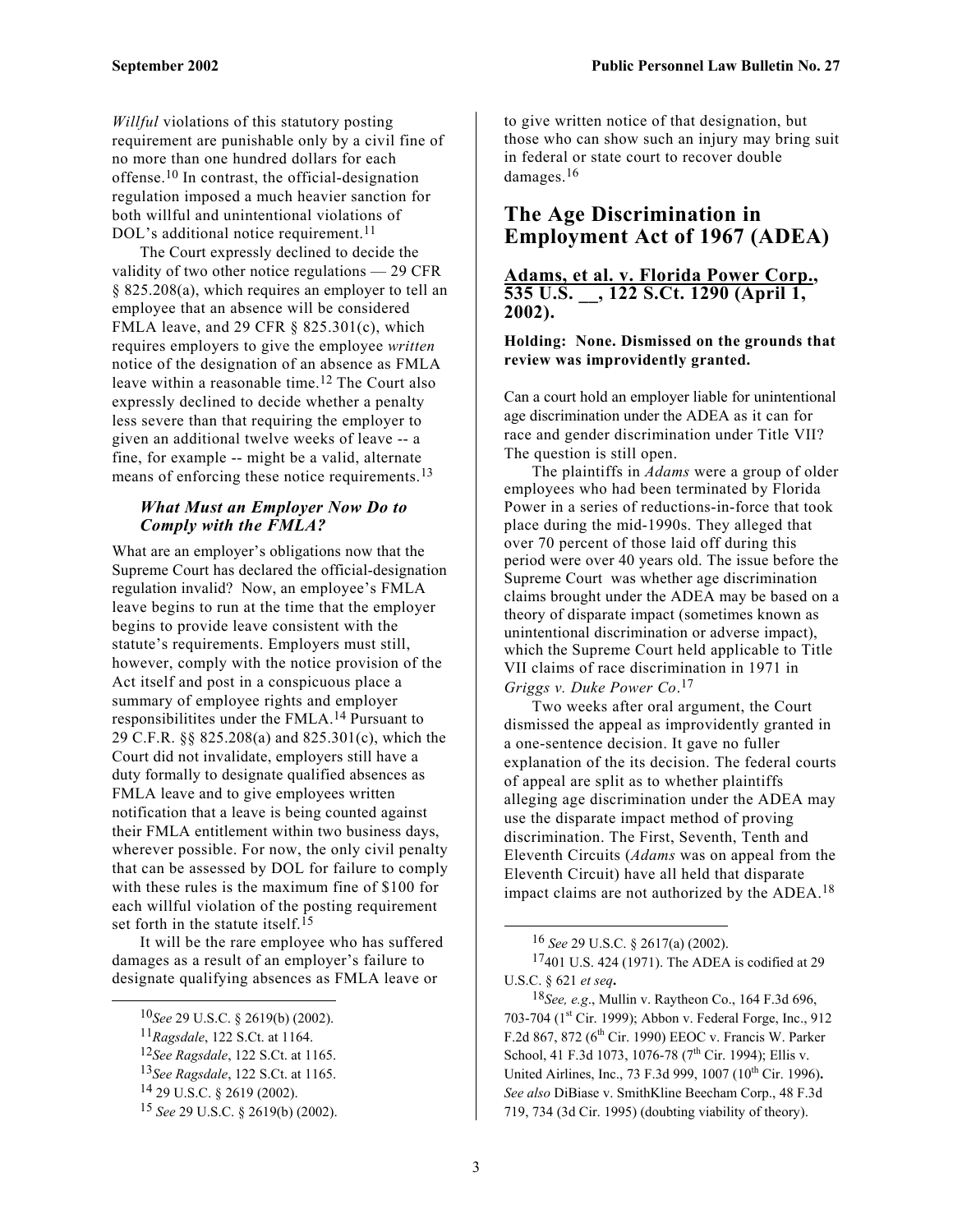The Second, Eighth and Ninth Circuits have allowed disparate impact claims to proceed under the ADEA.[19](#page-3-0) 

Whether or not employees may bring age discrimination lawsuits based on a claim that an employment practice has had an unintentional, but adverse impact on older workers has become an issue of more than academic interest as many North Carolina public employers, grappling with unprecedented budget shortfalls, begin to consider reductions-in-force. The status of such claims in North Carolina is unclear: the Fourth Circuit Court of Appeals has not addressed the viability of disparate impact claims under the ADEA, although at least one lower North Carolina federal court has permitted an ADEA plaintiff to proceed under a disparate impact theory.[20](#page-3-1) For the moment, employers should continue to evaluate their personnel practices to avoid negative disparate impact on employees age 40 and older.

## **Equal Employment Opportunity Commission (EEOC)**

**Equal Employment Opportunity Commission v. Waffle House, Inc., 532 U.S. 279, 122 S.Ct. 754, 151 L.Ed.2d 755 (January 15, 2002).** 

**Holding: The existence of an arbitration agreement does not bar the EEOC from seeking relief on behalf of a complaining employee.** 

Although agreements to arbitrate employment disputes have become increasingly commonplace in the private sector, North Carolina public employers have not generally made use of them. The United States Supreme Court's decision in *Equal Employment Opportunity Commission v. Waffle House, Inc.,* provides public employers with an opportunity to review what an arbitration agreement can and cannot do in the context of a claim of discrimination.

 $\overline{a}$ 

#### *The Facts of Waffle House*

Eric Baker suffered a seizure sixteen days after he began his employment as a grill operator at one of Waffle House's South Carolina restaurants. He was discharged shortly thereafter. Like all Waffle House employees, as a condition of employment, Baker had signed an agreement that provided for binding arbitration of any disputes or claims arising out of his employment. Baker did not seek arbitration, nor did he bring a lawsuit contesting his termination. Instead, he filed a charge with the EEOC alleging that Waffle House had discharged him in violation of the Americans with Disabilities  $Act.<sup>21</sup>$  $Act.<sup>21</sup>$  $Act.<sup>21</sup>$ 

The EEOC investigated his allegations and made an unsuccessful attempt at conciliation. The EEOC itself then brought an enforcement action against Waffle House in federal court, alleging that the restaurant company engaged in employment practices — including the termination of Baker that violated the ADA. The EEOC asked the court to grant injunctive relief to remedy the effects of both past and present discrimination by Waffle House and to order make-whole relief for Baker – that is, backpay, reinstatement and compensatory damages. The EEOC also asked the court to award Baker punitive damages because Waffle House had acted with malice or reckless indifference in terminating him. [22](#page-3-3)

The Federal Arbitration Act, enacted in 1925 to encourage the use of private arbitration agreements, provides that lawsuits in federal courts are to be stayed when an issue in the case can be referred to arbitration under an agreement to arbitrate. The Act authorizes federal trial court judges to compel arbitration when one party to an arbitration agreement does not comply with it. Waffle House accordingly moved to stay the EEOC's action and to compel arbitration, or to dismiss. The district court denied the motion.

On appeal, the Fourth Circuit held that although a valid, enforceable arbitration agreement existed between Baker and Waffle House, the EEOC was not a party to the agreement and the existence of the agreement did not foreclose it from bringing suit. But the Fourth Circuit also held that while the EEOC could ask for an injunction against Waffle House to remedy disability discrimination generally, it could not seek personalized relief such as backpay, reinstatement and damages on behalf of

<span id="page-3-0"></span><sup>19</sup> *See, e.g.,* Geller v. Markham, 635 F.2d 1027, 1032- 34 (2d Cir. 1980*), cert. denied*, 451 U.S. 945, 101 S.Ct. 2028, 68 L.Ed.2d 332 (1981); EEOC v. McDonnell Douglas Corp., 191 F.3d 958, 950 (8<sup>th</sup> Cir. 1999); EEOC v. Borden's Inc., 724 F.2d 1390, 1393 (9<sup>th</sup> Cir. 1984).

<span id="page-3-1"></span><sup>20</sup> Fisher v. Asheville-Buncombe Technical Community College, 857 F.Supp. 465, 468 (W.D.N.C. 1993), *aff'd*, 25 F.3d 1039 (4th Cir. 1994).

<sup>21</sup>The facts of the case are set forth in *Waffle House*, 122 S.Ct. at 758.

<span id="page-3-3"></span><span id="page-3-2"></span><sup>22</sup> *See Waffle House*, 122 S.Ct. at 758-59.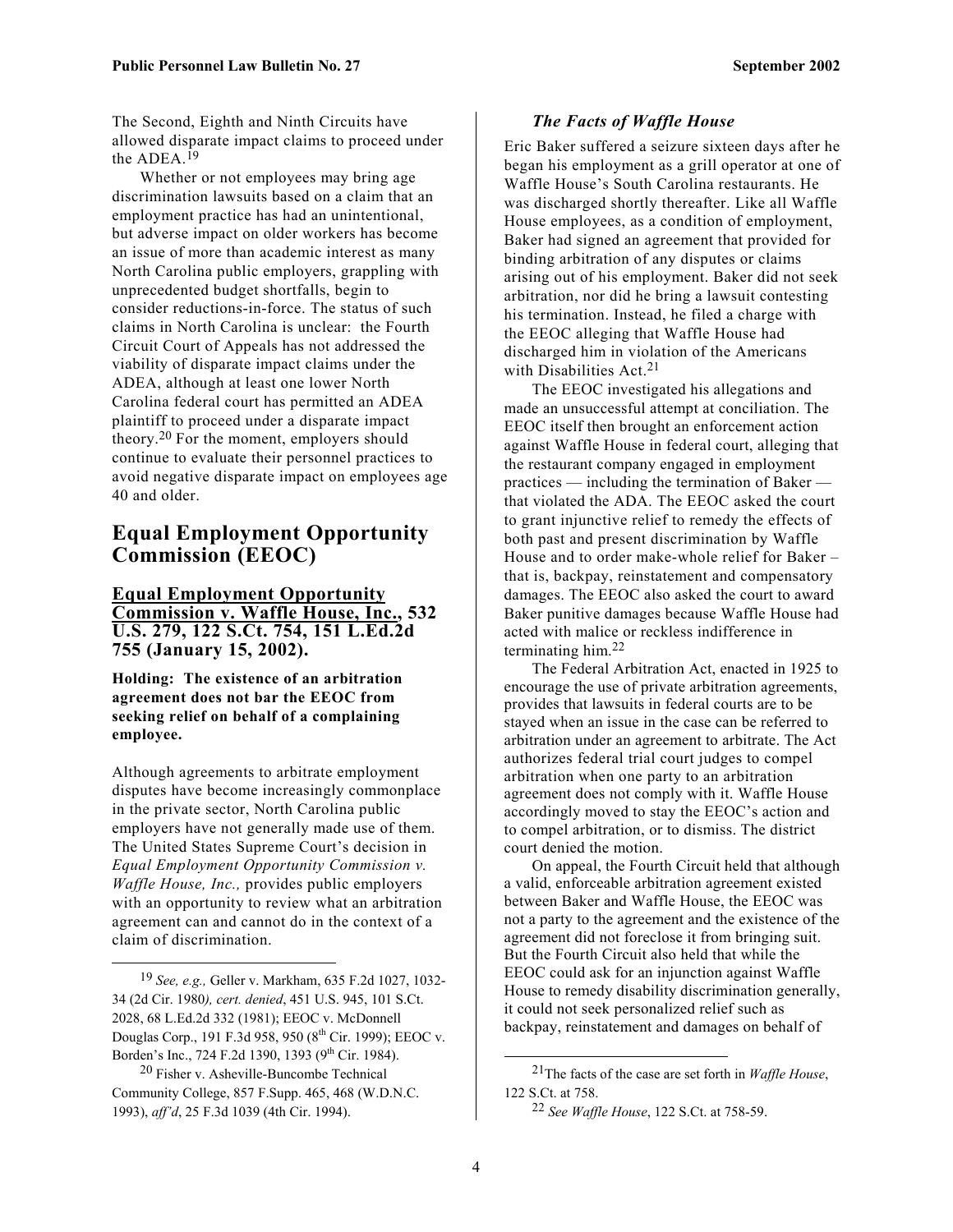Baker. To allow the EEOC to do so would interfere with the federal policy favoring arbitration when Baker had himself agreed to submit any dispute to arbitration. [23](#page-4-0)

The EEOC appealed to the United States Supreme Court. Other federal courts of appeals had considered whether the existence of an arbitration agreement barred the EEOC from pursuing so-called victim-specific relief and had reached varying conclusions.[24](#page-4-1) The question was ripe for decision by the Supreme Court.

#### *The Supreme Court's Decision*

In a 6-3 decision, the Supreme Court reversed the Fourth Circuit. It found that nothing in any of the relevant statutes that suggests that the remedies that the EEOC may seek are in any way limited by the existence of an arbitration agreement to which the EEOC is not a party. The Court emphasized that, by statute, the EEOC is authorized to seek both compensatory and punitive damages for intentional discrimination in violation of either Title VII or the ADA.[25](#page-4-2) It noted that the statutory scheme puts the EEOC, and not the complaining employee, in charge of the litigation: during the 180-day period during which it maintains exclusive jurisdiction, the employee may not file suit in his or her name; if the EEOC files an action based on the employee's charge, it is the EEOC that decides what relief it will seek. [26](#page-4-3) 

The Court itself expressly recognized the limit of its decision. It is clear, the Court said, that were Eric Baker to have failed to mitigate his damages, or had Waffle House offered and Baker accepted a monetary settlement of his claim, the EEOC would be accordingly limited in any recovery it obtained on his behalf through its enforcement action, since the courts generally

<span id="page-4-1"></span><span id="page-4-0"></span>23 *See Waffle House*, 122 S.Ct. at 759, 762.

 $\overline{a}$ 

24 The Sixth Circuit had held that the existence of an arbitration agreement did not preclude the EEOC from seeking either injunctive relief or backpay and damages, while the Second and Eight Circuits had held that the EEOC could seek injunctive relief, but not money damages. *See Waffle House*, 122 S.Ct. at 759, *citing* EEOC v. Frank's Nursery & Crafts, Inc., 177 F.3d 448 (6<sup>th</sup> Cir. 1999), EEOC v. Kidder, Peabody Y Co., 156 F.3d 298 (2d Cir. 1998), and Merrill, Lynch, Pierce, Fenner and Smith, Inc., v. Nixon, 210 F.3d 814 (8th Cir.), *cert. denied*, 531 U.S. 958 (2000).

<span id="page-4-3"></span>26 *See Waffle House*, 122 S.Ct. at 762-63.

seek to preclude double recovery by a plaintiff.<sup>27</sup> But precisely to what extent the EEOC's right to proceed or to seek relief would have been affected in such a situation remains unclear. As Justice Stevens put it, "It is an open question whether a settlement or arbitration judgment would affect the validity of the EEOC's claim or the character of relief the EEOC may seek. The only issue before this Court is whether the fact that Baker has signed a mandatory arbitration agreement limits the *remedies* available to the EEOC" (emphasis added). $28$ 

#### *When Public Employers Settle Discrimination Claims*

The *Waffle House* decision does not significantly diminish the protections that mandatory arbitration agreements provide to employers. The likelihood is small that the EEOC will itself bring an action based on any given complaint made by an employee, since the EEOC chooses to sue in very few cases from among the hundreds of thousands of charges filed each year.

But what happens when the employer and employee have already settled the claim? Can the EEOC bring suit in that situation? Although the Court has left open the possibility that the existence of a settlement agreement might still not preclude an EEOC enforcement action based on the same complaint, again, the likelihood that the EEOC would file suit in any given case remains small.

Nevertheless, any North Carolina public employer entering into a settlement of an employment dispute – whether in the context of an arbitration agreement or not -- should ensure that the settlement agreement contains not only a covenant not to sue, but a more specific provision whereby the employee promises not to file a charge with the EEOC in connection with any aspect of his or her employment. While that might not prevent the EEOC from investigating a charge that is nonetheless filed, the filing of the charge would constitute a breach of contract that could allow the employer to seek the return of any money paid in settlement of the dispute. If settlement is reached after the employee has already filed an EEOC charge, the agreement should require the employee to provide the employer with a duly executed withdrawal of the charge simultaneously with the execution of the settlement agreement.

<span id="page-4-2"></span><sup>25</sup> *See* 42 U.S.C. § 1981a(a)(1), (a)(2).

<span id="page-4-4"></span><sup>27</sup> *See Waffle House*, 122 S.Ct. at 766.

<span id="page-4-5"></span><sup>28</sup> *See Waffle House*, 122 S.Ct. at 766.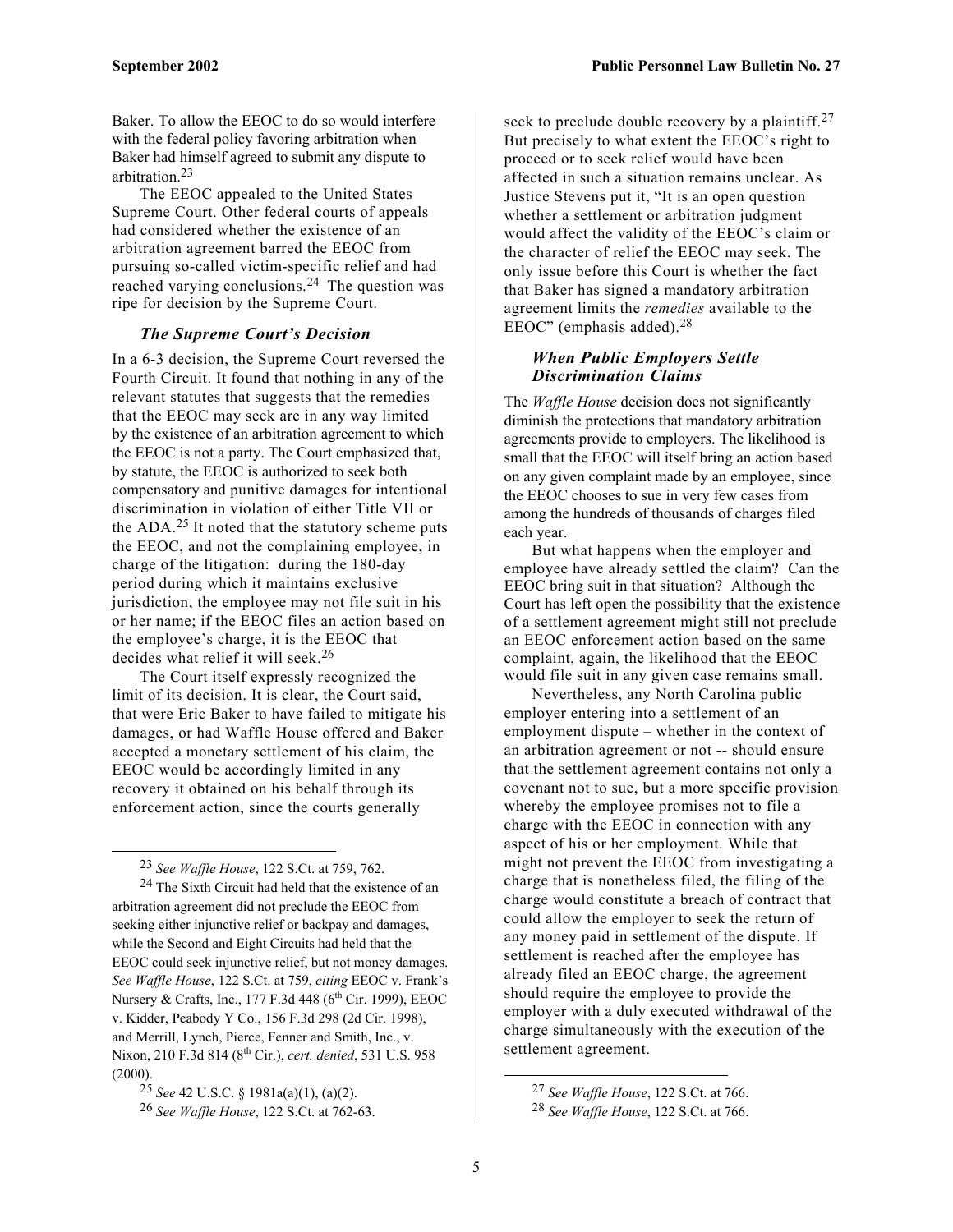# **Title VII of the Civil Rights Act of 1964**

#### **National Railroad Passenger Corp. v. Morgan, 536 U.S. \_\_, 122 S.Ct. 2061 (June 10, 2002).**

**Holding: 1) For most discrimination claims, Title VII plaintiffs must file charges within 180 or 300 days of the illegal employment action; 2) For hostile work environment claims, Title VII plaintiffs may include acts that took place outside the 180- or 300-day filing period so long as they are part of a single unlawful practice and one of the acts comprising the practice has taken place within the filing period.** 

Title VII requires employees alleging an illegal discriminatory employment practice to file a charge with the EEOC within 180 days of the alleged conduct. [29](#page-5-0) Where state law also prohibits discrimination in employment and authorizes a state agency to grant relief to a plaintiff, Title VII requires an employee to file a charge with the state agency first, and the statutory time period within which the employee must file a charge with the EEOC is then extended to 300 days after the alleged conduct.<sup>30</sup>

Employees filing Title VII discrimination complaints often allege numerous discrete incidents of discriminatory conduct, some falling within the statutory filing period, others falling outside the period**.** The federal courts took varying approaches to this problem: some simply dismissed any allegations falling outside the filing period; others applied a multifactor test to each individual complaint; still others applied the so-called "continuing violations doctrine," under which courts may consider time-

<span id="page-5-1"></span><span id="page-5-0"></span>29 42 U.S.C. § 2000e-5(e)(1) (2002).

1

30 42 U.S.C. § 2000e-5(e)(1) (2002). In North Carolina, the Equal Employment Practices Act, N.C. GEN. STAT. §§ 143-422.1 – 143-422.3 (hereinafter G.S.) declares discrimination on the basis of race, religion, color, national orgin, age, sex or handicap to be against the public policy of the State, but provides no enforcement mechanism. The State Personnel Act (SPA), G.S. Ch. 126, prohibits discrimination in state employment and provides an administrative procedure through which employees may seek redress. Hence, state SPA employees have 300 days in which to file with the EEOC (provided that they have appealed the allegedly discriminatory act through the State Personnel Commission first), while most other North Carolina public employees have 180 days in which to file an EEOC charge.

barred incidents when they are part of an ongoing illegal employment practice**.** In *National Railroad Passenger Corp. v. Morgan*, the Supreme Court resolved the split among the federal Courts of Appeal**.** It held that Title VII does not ordinarily allow recovery for individual acts of discrimination for which the filing period has run, but that in the context of a hostile environment discrimination claim, a court may consider conduct alleged to have taken place outside the filing period — so long as at least one act contributing to the hostile environment occurred within the filing period[.31](#page-5-2)

#### *The Facts of Morgan*

Abner J. Morgan, Jr., an African-American electrician helper, filed a charge against his employer, National Railroad Passenger Corporation (Amtrak), with both the EEOC and the appropriate California state agency**.** The extended 300-day filing period therefore applied to his charge**.** Morgan alleged that he had suffered race discrimination, a hostile work environment, and retaliation, all in violation of Title VII**.** He claimed that Amtrak discriminated against him from the very moment of his hiring in 1990, when he was expected to perform the job duties of an electrician, but was given the job title "Electrician Helper" and a lower salary than Amtrak's Caucasian electricians**.** Morgan further alleged that Amtrak did not allow him to participate in an apprenticeship program, failed to promote him and subjected him to discriminatory disciplinary decisions throughout his career at Amtrak.[32](#page-5-3) 

Some of the discriminatory acts of which Morgan complained took place more than 300 days before the date on which Morgan filed his charge, while others took place within the 300-day period**.**  The trial court found that Morgan had not timely filed charges with respect to each of the incidents that took place outside the 300-day filing period**.** The Ninth Circuit Court of Appeals reversed, holding that under the continuing violations doctrine, the court could consider conduct that would ordinarily be time-barred if the untimely incidents were part of an ongoing unlawful employment practice**.** In this case, the Court said, a jury should have been given the opportunity to consider all of the incidents alleged by Morgan, not just the ones within the limitations period.<sup>[33](#page-5-4)</sup>

32 Morgan v. National Railroad Passenger Corporation, 232 F.3d 1008, 1010-1013 (9<sup>th</sup> Cir. 2000).

<span id="page-5-3"></span><span id="page-5-2"></span><sup>31</sup> *See Morgan*, 122 S.Ct. at 2077.

<span id="page-5-4"></span><sup>33</sup> *See Morgan*, 122 S.Ct. at 2069; *Morgan*, 232 F.3d at 1017- 18.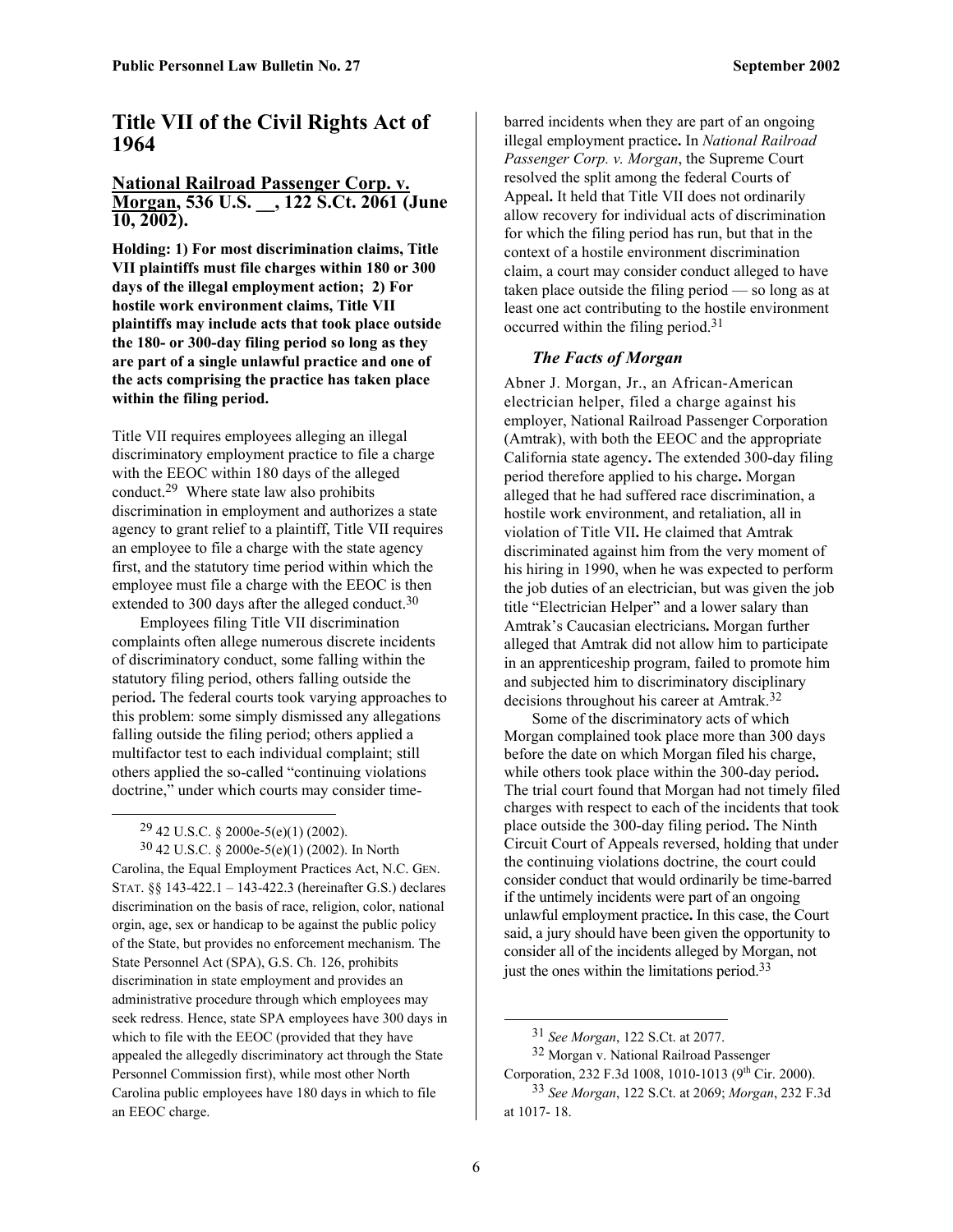#### *The Supreme Court's Decision*

The Supreme Court identified two questions as critical to analyzing the issues presented by the case:

> [First, w]hat constitutes an "unlawful employment practice" and [second,] when has that practice "occurred"? Our task is to answer these questions for both discrete discriminatory acts and hostile work environment claims**.** The answer varies with the practice.[34](#page-6-0)

#### *Discrete Acts of Discrimination*

The Court concluded that for the purposes of filing an EEOC charge, a discrete act of employment discrimination (for example, a failure to hire or promote, or a termination) occurs on the day it actually happens, and that a complainant must file a charge within either 180 or 300 days of the date of the act.[35](#page-6-1) Morgan had argued that the language of Title VII's provision for filing an EEOC charge --

> A charge under this section shall be filed within one hundred and eighty days after the alleged *unlawful employment practice* occurred (emphasis added)  $36$

-- supported the Ninth Circuit's application of the continuing violation doctrine because the term "unlawful employment practice" can denote a violation that either continues or recurs over time**.**  The Court rejected this interpretation, noting that it has repeatedly interpreted the term "practice" to refer to a discrete act or single occurrence, even when that act is related to other acts.<sup>37</sup> Thus, each individual act of discrimination starts a new limitations clock running**.** An act falling outside the limitations period cannot form the basis of Title VII liability even if it is related to alleged acts that fall within the 180 or 300-day period.[38](#page-6-4)  The Court therefore reversed the Ninth Circuit's decision as it applied to those individual acts of discrimination Morgan alleged that fell outside the 300-day period.[39](#page-6-5)

 $\overline{a}$ 

#### *Hostile Work Environment*

The Court came to a different conclusion in cases involving claims that the employee has been subject to a hostile work environment**.** A hostile work environment results from a series of separate actions that collectively comprise one "unlawful employment practice."[40](#page-6-6) As the Court noted, in contrast to a single act of discrimination, a hostile work environment cannot be said to occur on one day, as opposed to another, and without more, a single act of harassment, even if it were to occur within the filing period, might not be sufficient to impose liability on an employer. $41$  Rather, the standard developed by the Court for determining whether a hostile work environment exists instructs courts to look at all of the circumstances, including:

- the frequency of the discriminatory conduct;
- the severity of the discriminatory conduct;
- whether the conduct is physically threatening or humiliating, or is just an "offensive utterance";
- whether the conduct has unreasonably interfered with the complainant's work performance; and
- whether the complainant has suffered any psychological harm. [42](#page-6-8)

In light of this standard, the Court held that all of the allegedly harassing conduct, even acts falling outside the filing period, may be considered in assessing whether a complainant has been subject to a hostile work environment. The only requirement is that at least one of the alleged acts contributing to the existence of the abusive environment fall within the 180 or 300-day filing period.[43](#page-6-9)

Abner Morgan's complaint alleged violations of Title VII based on theories of racial discrimination, hostile work environment, and retaliation. In support of his claim that he had endured a hostile

<span id="page-6-9"></span>43 *See Morgan*, 122 S.Ct. at 2074. Again, attorneys should note that the Court was sensitive to employer concerns about having to defend against stale claims, and held that an employer may raise a laches defense where an employee has unreasonably delayed in filing suit and the employer is harmed as a result. *See Morgan* at 2077.

<span id="page-6-0"></span><sup>34</sup> *Morgan*, 122 S.Ct. at 2070.

<span id="page-6-1"></span><sup>35</sup> *See Morgan*, 122 S.Ct. at 2071-72.

<span id="page-6-2"></span><sup>36 42</sup> U.S.C. § 2000e-5(e)(1).

<span id="page-6-3"></span><sup>37</sup> *See Morgan*, 122 S.Ct. at 2071.

<span id="page-6-4"></span><sup>38</sup> *Morgan*, 122 S.Ct. at 2072.

<span id="page-6-5"></span><sup>39</sup> *See Morgan*, 122 S.Ct. at 2073, 2077.

<span id="page-6-6"></span><sup>40</sup> *See Morgan*, 122 S.Ct. at 2074.

<span id="page-6-8"></span><span id="page-6-7"></span><sup>41</sup> *See Morgan*, 122 S.Ct at 2073.

<sup>42</sup> *See Morgan*, 122 S.Ct. at 2074; Harris v. Forklift Systems, Inc., 510 U.S. 17, 21-22, 114 S.Ct. 367 (1993); *Brown v. Perry*, 184 F.3d 388, 393 (4<sup>th</sup> Cir. 1999).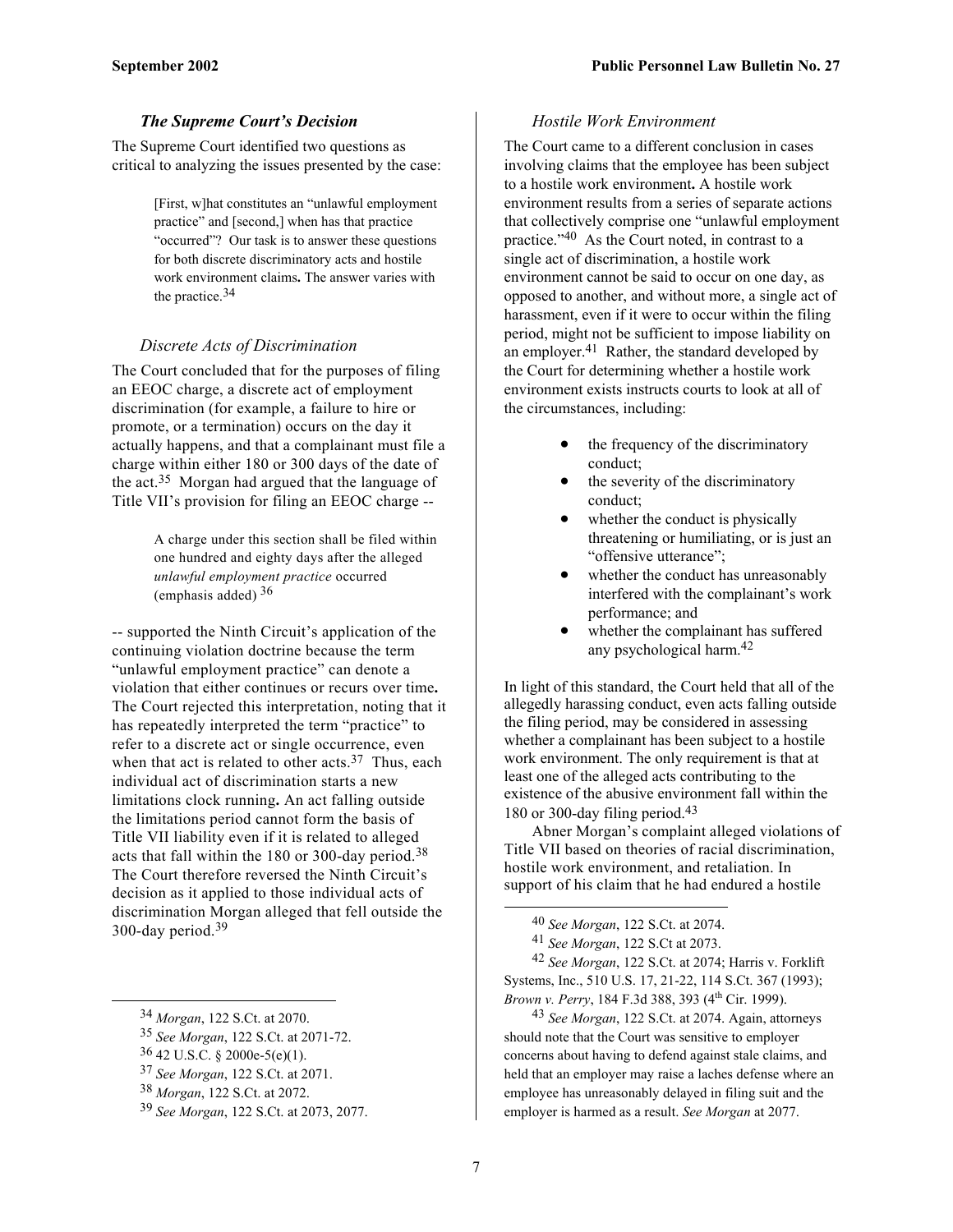<span id="page-7-5"></span>environment, Morgan presented evidence that his managers made racial jokes, performed racially derogatory acts, made negative comments about the capacity of African-Americans to be supervisors, and used various racial epithets. Many of these acts alleged to have contributed to the hostile work environment occurred outside the limitations period, but some took place within it. In assessing the evidence, the Supreme Court agreed with the Ninth Circuit, finding that the conduct alleged in support of Morgan's hostile environment claim involved the same type of employment actions, occurred frequently and were the actions of the same individuals, both within and without the limitations period. They were thus part of a one, long unlawful practice.

#### *What Morgan Means for Employers*

*Morgan* allows employment discrimination plaintiffs alleging workplace harassment to include in their complaints all acts of harassment, so long as at least one incident occurs within the 180-day filing period (in North Carolina, 300 days for state employees).[44](#page-7-0) For plaintiffs alleging other forms of discrimination, such as failures to hire or promote, discriminatory disclipline or termination, *Morgan* represents a significant curtailment of the right to sue, because the Fourth Circuit had been one of the circuits that recognized the continuing violations doctrine. It had allowed acts falling outside the filing period to be considered as part of a discrimination claim where those acts formed a a "series of separate but related acts" amounting to a continuing violation.[45](#page-7-1) 

45 *See* Beall v. Abbott Laboratories, 130 F.3d 614, 620 ( $4<sup>th</sup>$  Cir. 1997). The Fourth Circuit never articulated a standard of its own for determining what was a continuing violation. See, e.g., Emmert v. Runyon (4<sup>th</sup> Cir. 1999), an unpublished decision referenced at 178 F.3d 1283, where the court cites the tests developed by each of the First, Fifth and Seventh Circuits and finds that the plaintiff cannot establish a continuing violation under any of the three tests. Most of the cases in which the Fourth Circuit applied the continuing violations doctrine were harassment cases. *See, e.g.*, Conner v. Schrader-Bridgeport Internat'l, Inc*.*, 227 F.3d 179 (4<sup>th</sup> Cir. 2000). Note that in at least one case, the Fourth Circuit was willing to apply the theory to discrete acts alleged to have been in violation of both Title VII and the Equal Pay Act*. See* Becker v. Gannett Satellite Information Network, Inc., 10 Fed.Appx. 135, 138  $(4<sup>th</sup> Cir.$ 2001).

*Morgan* may nevertheless have relatively little impact on the amount of damages successful plaintiffs recover in discrete incident cases, because the Supreme Court explicitly held that plaintiffs may use time-barred incidents as evidence to support a claim that is timely filed. <sup>46</sup> Whether juries will award a lesser amount in emotional distress or punitive damages where additional discriminatory acts are offered as supporting evidence, rather than as a basis for liability in their own right, remains to be seen.

#### **Edelman v. Lynchburg College, 535 U.S. \_\_\_, 122 S.Ct. 1145 (March 19, 2002).**

#### **Holding: A complainant who has timely filed an EEOC discrimination charge may verify the charge after the filing period has expired.**

As noted above in the discussion of *National Railroad Passenger Corp. v. Morgan*, section 706(e)(1) of Title VII of the Civil Rights Act of 1964 requires that a charge of employment discrimination must be filed with the Equal Employment Opportunity Commission (EEOC) within 180 days (in certain cases within 300 days) after the alleged discriminatory practice occurred.[47](#page-7-3) In a separate section, Title VII requires a complainant to swear that the allegations made in the charge are true, but Title VII does not set forth a time within which the charge must be so verified.[48](#page-7-4) One hundred-sixty days after he was denied tenure by Lynchburg College, Professor Leonard Edelman sent a letter to the EEOC alleging that he had been denied tenure on account of his gender, national origin and religion. Edelman filed EEOC Form 5, with his notarized signature verifying his allegations, 313 days after he was denied tenure. The issue in *Edelman* was the validity of 29 C.F.R. § 1601.12(b), an EEOC regulation allowing complainants who have *filed* charges within the 180 day time period *to verify or swear* to the truth of the charge after 180 days have passed.<sup>49</sup>

 $49$  29 C.F.R. § 1601.12(b) provides in pertinent part that "a charge may be amended to cure technical defects or

<span id="page-7-1"></span><span id="page-7-0"></span> <sup>44</sup> See footnote 30.

<span id="page-7-2"></span> <sup>46</sup> *See Morgan*, 122 S.Ct. at 2072*.* Attorneys should also note that the Court also held that the limitations period for filing an EEOC charge is subject to waiver, estoppel and equitable tolling*. See Morgan* at 2072.

<span id="page-7-3"></span> $47$  42 U.S.C. § 2000e-5(b) (2002).

<span id="page-7-4"></span><sup>48 42</sup> U.S.C. § 2000e-5(e)(1) (2002).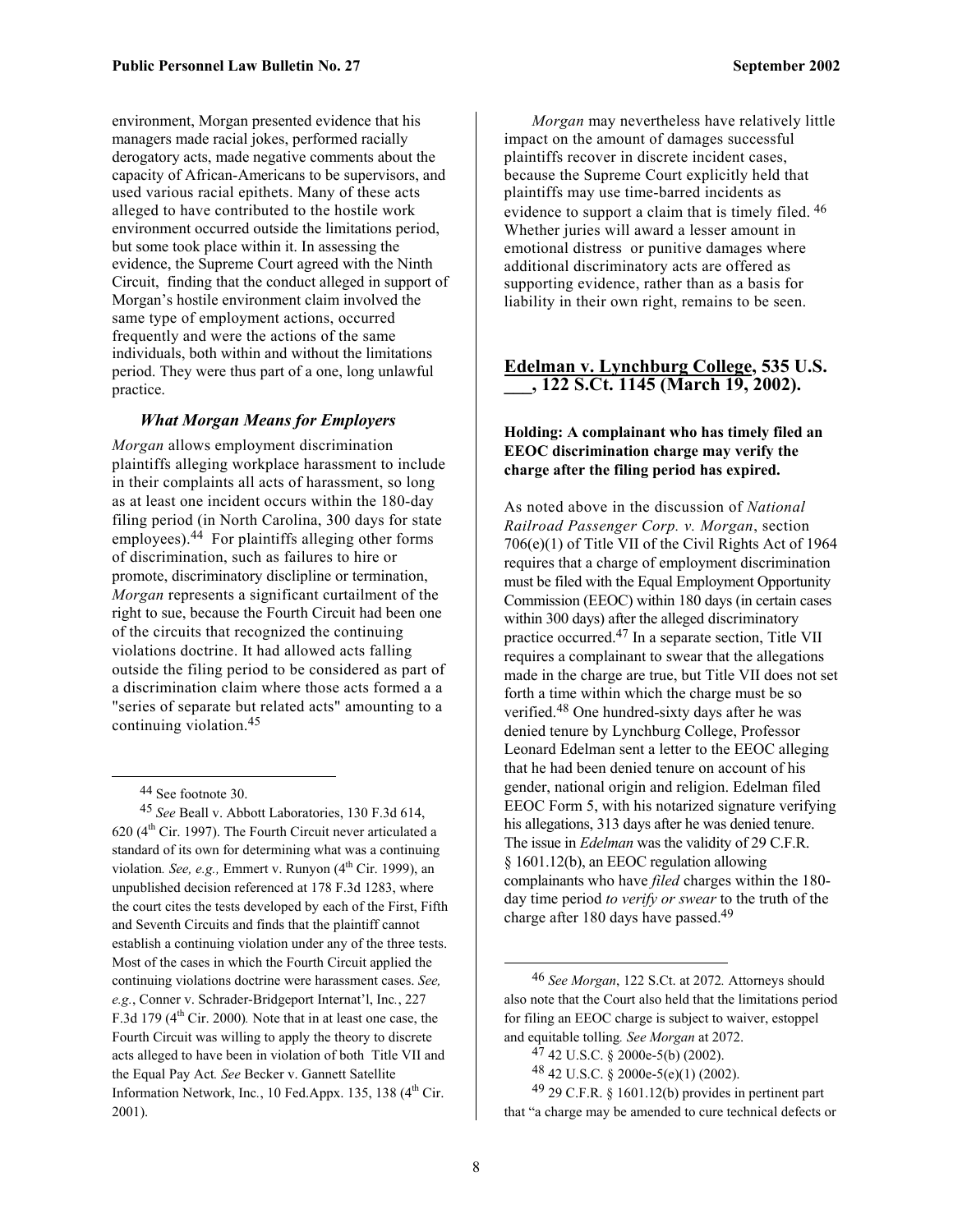#### *The Supreme Court's Decision*

The Supreme Court upheld the validity of the regulation, calling it an "unassailable interpretation" of Title VII[.50](#page-8-0) The Court noted that the requirement that complainants file their charges within 180 days was meant to encourage them to raise discrimination complaints before they become stale, "for the sake of a reliable result and a speedy end to any illegal practice that proves out."[51](#page-8-1) The purpose of the verification requirement, on the other hand, is to protect employers from the disruption and expense of responding to a claim where the complainant is not serious or sure enough to support the allegations by an oath made subject to the penalties for perjury.<sup>52</sup> The Court concluded that because the filing and verification requirements have two very different objectives, and neither incorporates the other, reading the deadline for filing a charge into the verification requirement (as the Fourth Circuit had done below) was "a doubtful structural and logical leap."[53](#page-8-3) The Court noted approvingly that the regulation protects employees who may not know at the time they file a charge that a sworn statement or verification is required,allowing them to correct the deficiency without inadvertently forfeiting their rights.<sup>54</sup> At the same time, the regulation recognizes employer interests by not requiring a response to a complaint until the employee has sworn to its accuracy[.55](#page-8-5)

#### *The Consequences of Edelman*

From a practical standpoint, Edelman does not change the timing or the procedure under which North Carolina public employees may file charges alleging illegal discrimination or the manner in which employers are to respond to such charges. Local government employees who believe that they are the victims of illegal discrimination must file charges directly with the EEOC within 180 days of the alleged discriminatory act or practice. State employees and local government employees subject to the State Personnel Act must first file discrimination complaints with the Civil Rights Division of the Office of Administrative Hearings (OAH), which has a worksharing agreement with the

omissions, including failure to verify the charge, or to clarify and amplify allegations made therein."

<span id="page-8-0"></span>50 *See Edelman*, 122 S.Ct. at 1152.

1

EEOC pursuant to which OAH first investigates and considers such claims. [56](#page-8-6) When an employer receives a charge, it should follow the instructions for responding to the allegations, checking first to make sure that it has indeed received a verified charge. If the employee has not sworn or affirmed the truth and accuracy of the allegations, the employer need not respond until the employee does so, [57](#page-8-7) although it would be wise to contact the regional EEOC office to confirm that the complaint has not yet been verified.

#### **Swierkiewicz v. Sorema N.A., 534 U.S. 506, 122 S.Ct. 992 (February 26, 2002).**

**Holding: An employment discrimination complaint does not have to contain specific facts establishing a** *McDonnell Douglas prima facie* **case. It has only to give the employer reasonable notice of the nature and grounds of the plaintiff's claim.** 

*Swierkiewicz* will be of special interest to attorneys and to human resources professionals supervising the litigation of employment discrimination lawsuits**.** The courts have recognized that is often difficult for employees to find direct evidence than an employer intentionally discriminated against them**.** They have therefore developed a frameworked based on the United State Supreme Court's decision in *McDonnell Douglas Corp. v. Green*[58](#page-8-8) by which an employee may prove the employer's discriminatory intent *indirectly*.

Under McDonnell Douglas, a plaintiff who shows that 1) he or she is a member of a protected class; 2) he or she is qualified for the job in question; 3) the employer has taken an adverse employment action against him or her under 4) circumstances that support an interence of discrimination, has proven a *prima facie* case of discrimination (the Latin phrase *prima facie* may be translated as "at first blush" or "on its face"). Once the employee has established a

<span id="page-8-1"></span><sup>51</sup> *See Edelman*, 122 S.Ct. at 1149.

<span id="page-8-2"></span><sup>52</sup> *See Edelman*, 122 S.Ct. at 1149.

<span id="page-8-3"></span><sup>53</sup>*See Edelman*, 122 S.Ct. at 1152.

<span id="page-8-4"></span><sup>54</sup> *See Edelman*, 122 S.Ct. at 1150.

<span id="page-8-5"></span><sup>55</sup> *See Edelman*, 122 S.Ct. at 1149, 1150.

<span id="page-8-6"></span> <sup>56</sup> Title VII authorizes the EEOC to enter into worksharing agreements with state and local agencies charged with the administration of state fair employment practices laws. *See* 42 U.S.C. § 2000e-8(b) (2002)*.* N.C. Gen. Stat § 7A-759 designates OAH as North Carolina's deferral agency for cases deferred by the EEOC pursuant to 42 U.S.C**. §§** 2000e-5(c), (d) and 2000e-8(b)*.* 

<span id="page-8-7"></span><sup>57</sup> *See* 29 U.S.C. § 2000e-5(b); *Edelman*, 122 S.Ct. at 1149.

<span id="page-8-8"></span><sup>58 411</sup> U.S. 792, 93 S.Ct. 1817, 36 L.Ed.2d 668 (1973).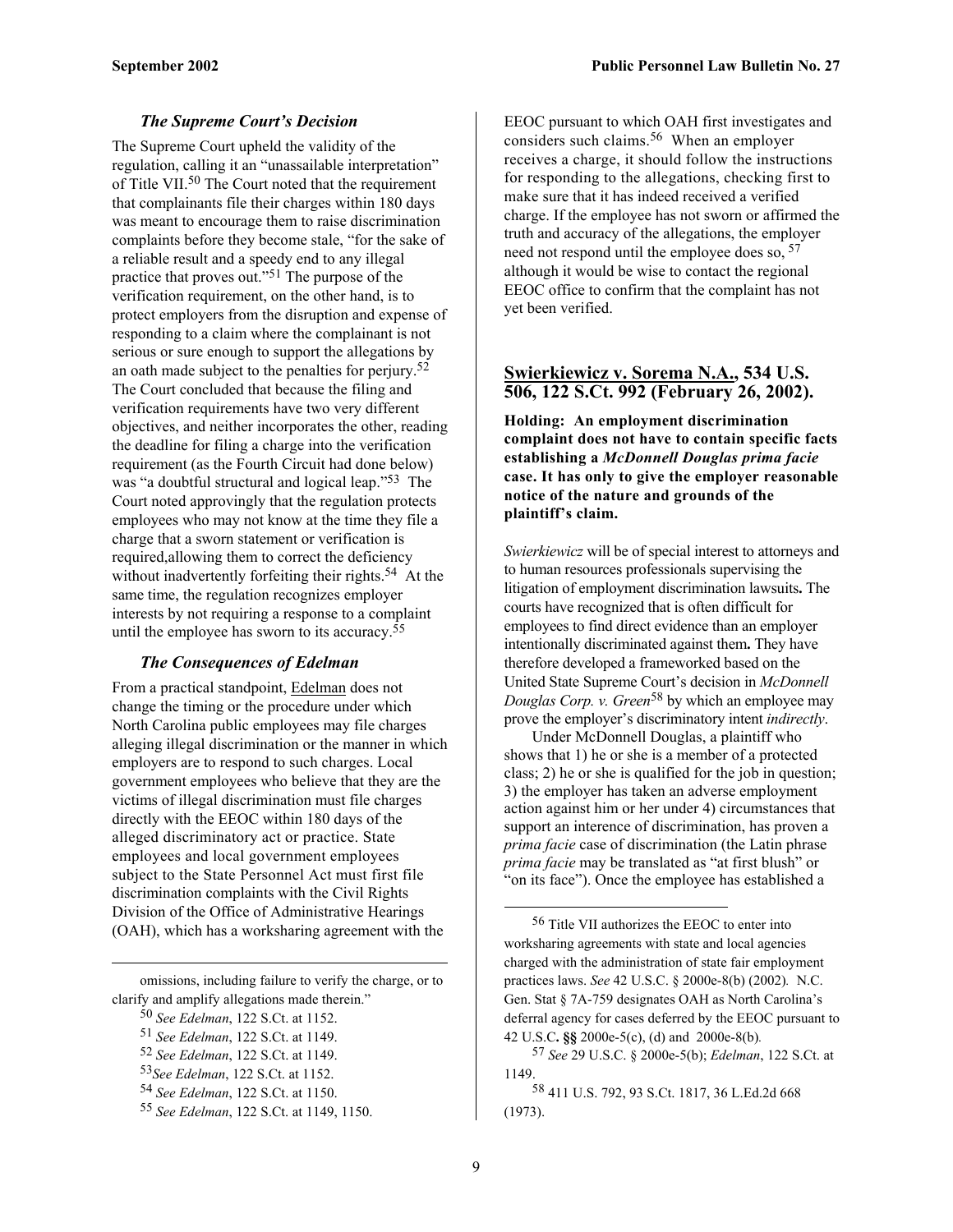*prima facie* case, the employer is given an opportunity to assert a legitimate, non-discriminatory reason for the employment action in question**.** It is then up to the employee to show that the employer's explanation is a pretext and that the most likely reason for the action is discrimination[.59](#page-9-0) But does an employee need to allege the elements of a *prima facie* case when filing a complaint in a Title VII lawsuit? This was the issue before the Supreme Court.

Akos Swierkiewicz, the Hungarian-born plaintiff, alleged that Sorema, N.A., his Frenchowned employer, had terminated him on the basis of both his national origin and his age, in violation of Title VII and the Age Discrimination in Employment Act**.** Swierkiewicz's complaint set forth the events leading up to this termination, provided relevant dates, and, as appropriate to claims of national origin and age discrimination, included the ages and nationalities of some of the persons involved**.** The complaint did not, however, allege *all* of the facts which, if proven at trial, would establish a *prima facie* case of discrimination under *McDonnell Douglas,* and the employer moved to dismiss**.** The trial court granted the motion to dismiss, finding that Swierkiewicz had failed adequately to allege "circumstances that would support an inference of discrimination," and the Second Circuit affirmed. [60](#page-9-1) The Supreme Court agreed to review the case to decide the proper pleading standard applicable in employment discrimination cases.

The Court held that an employment discrimination plaintiff does not have to plead a *prima facie* case of discrimination, and that employment discrimination cases are to be governed by the ordinary rules for assessing the sufficiency of a civil complaint brought in federal court**.** Those rules provide that a complaint filed in federal court need include only "a short and plain statement of the claim showing that the pleader is entitled to relief.["61](#page-9-2) The Court noted that the *McDonnell Douglas* prima facie case is an evidentiary standard designed to make clear the order and allocation of proof in the trial of an employment discrimination case in which the plaintiff lacks direct evidence of discrimination.<sup>62</sup> Turning the requirements for proving a prima facie case into a heightened pleading standard, as the Second and Sixth Circuits had done,[63](#page-9-4) was in direct conflict with the Federal Rules

<span id="page-9-0"></span>59*See McDonnell Douglas*, 411 U.S. at 802.

61 *Swierkiewicz*, 122 S.Ct. at 997- 99*. See also* FED. R. CIV. P. 8(a).

<span id="page-9-4"></span><span id="page-9-3"></span>62 *Swierkiewicz*, 122 S.Ct. at 997*.* 

1

63 For the Sixth Circuit, *see* Jackson v. Columbus, 194 F.2d 737, 751 (6th Cir. 1999)*.* The majority of Courts of

of Civil Procedure's entire pleading system, which was adopted to focus litigation on the merits of a claim, rather than on the technical aspects of pleading and motion practice. The Court emphasized that the Federal Rules of Civil Procedure establish a pleading standard in which the likelihood of a claim's succeeding on the merits is irrelevant; under this system, a liberal discovery process and motions for summary judgment are provided as a way of testing and disposing of unmeritorious claims prior to trial. [64](#page-9-5) Akos Swierkiewicz's complaint gave his employer fair notice of his claims and thus satisfied the pleading requirements of the Federal Rules of Civil Procedure.<sup>65</sup>

Appeals had held that employment discrimination plaintiffs were not required to plead the elements of a *McDonnell Douglas* prima facie case.

<span id="page-9-6"></span><span id="page-9-5"></span>64 *Swierkiewicz*, 122 S.Ct. at 998-99. 65 *Swierkiewicz*, 122 S.Ct. at 999.

<span id="page-9-2"></span><span id="page-9-1"></span><sup>60</sup> *See Swierkiewicz*, 122 S.Ct. at 996.